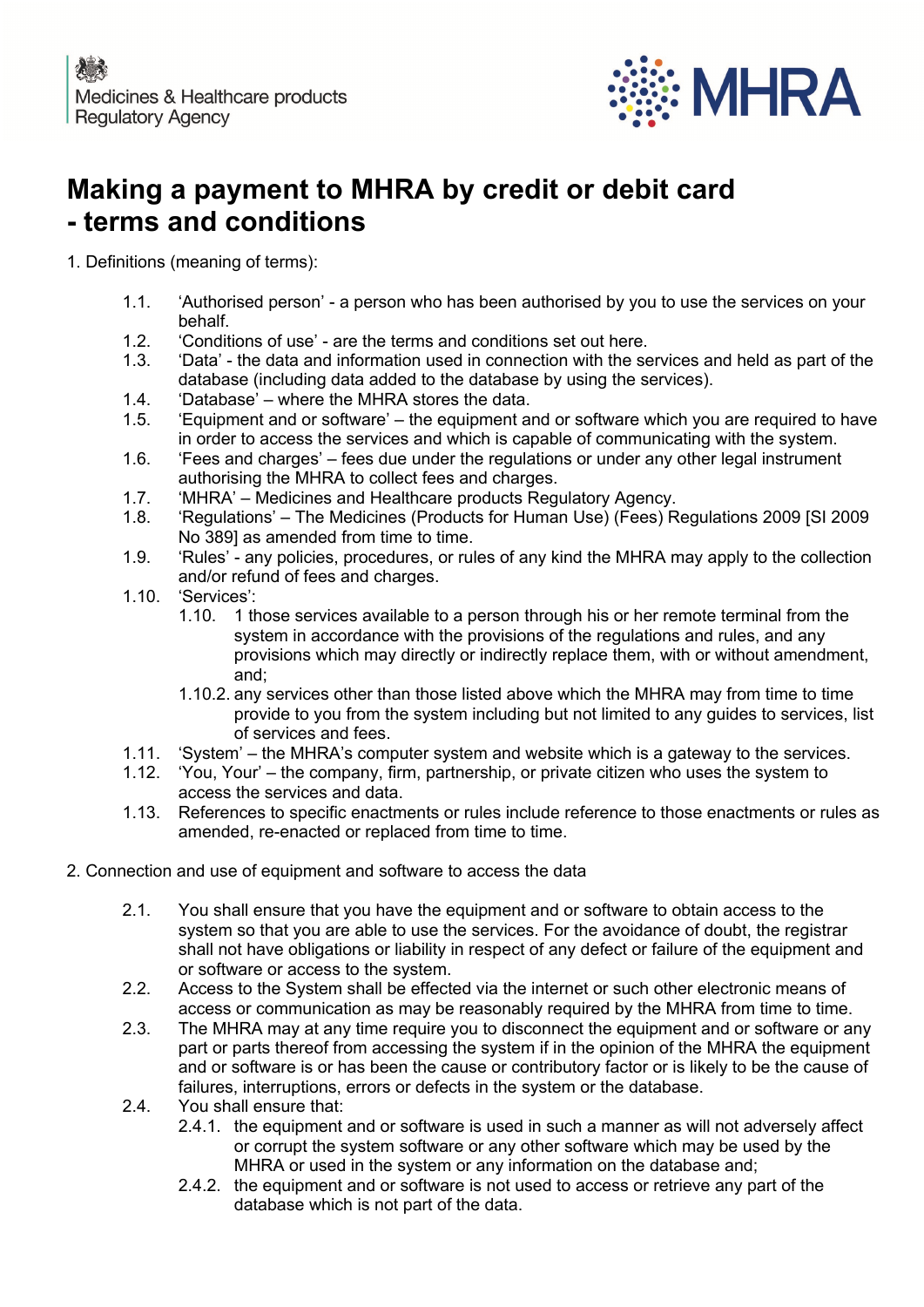# 3. Your obligations

- 3.1. You shall not:
	- 3.1.1. use the system in any way that causes the system or access to it to be interrupted, damaged or impaired in any way
	- 3.1.2. use or attempt to use any automated software agents (including without limitation, any screen scraper, spider or other web crawler) to access the system or to search, copy, monitor, display or obtain links to any part of the system
	- 3.1.3. use the system to copy the data and information for display on any other website
	- 3.1.4. attempt to rectify or permit any person (not authorised by the MHRA) to rectify any fault or inaccuracy in the data, system or database
	- 3.1.5. otherwise tamper with or attempt to make any deletions, additions, notifications, adjustments or alterations to any of the data, system, services or database
	- 3.1.6. allow any unauthorised person to have access to the system and or use the services via your equipment and or software
	- 3.1.7. use the data and information to represent to the public that you have an arrangement or official partnership with the MHRA in relation to either the use of data and or information or the supply of it
	- 3.1.8. use the system for any fraudulent or other unlawful activity, or;
	- 3.1.9. infringe the Crown's copyright or other intellectual property rights or those of any other person in the data, system or database.
- 3.2. You must obtain the MHRA's written consent before reproducing and or distributing any reproduction of any the MHRA documentation unless such reproduction and distribution is permitted under these conditions of use.

# 4. Access to the system

- 4.1. You shall ensure that each authorised person has been properly trained to use the equipment and/or software to obtain the services.
- 4.2. You shall monitor compliance with these conditions of use by each authorised person and on becoming aware of any unauthorised use of or access to the system or use of the services or other breach take reasonable steps to ensure that such person ceases such activity and prevent a recurrence of it.

# 5. Fees and charges

- 5.1. You shall pay all fees and charges when they are due by the methods authorised by MHRA for the services used by you and each authorised person or by any other person via your equipment and or software.
- 5.2. You agree that regulation 9 and 11 (certain information to be supplied by the service provider where an order is placed for electronic services) of the Electronic Commerce (EC Directive) Regulations 2002 as amended from time to time will not apply.

# 6. Refunds

- 6.1. All refunds are discretionary. The MHRA review all refund requests on a case by case basis and reserve the right to decline any refund for any reason. If a refund request is declined, a full explanation will be provided by the MHRA.
- 6.2. The refund policy for British Pharmacopoeia sales can be found on the [British Pharmacopoeia website](http://www.pharmacopoeia.gov.uk)
- 6.3. The refund policy for events organised by the MHRA can be found on the [MHRA website](http://www.mhra.gov.uk/ConferencesLearningCentre/Conferences/index.htm) 6.4. The [terms and
- conditions](http://www.mhra.gov.uk/Aboutus/MakeapaymenttotheMHRA/TCforonlineregi strationofmedicaldevices/) for the MHRA's online registration system for medical devices

#### 7. Waivers